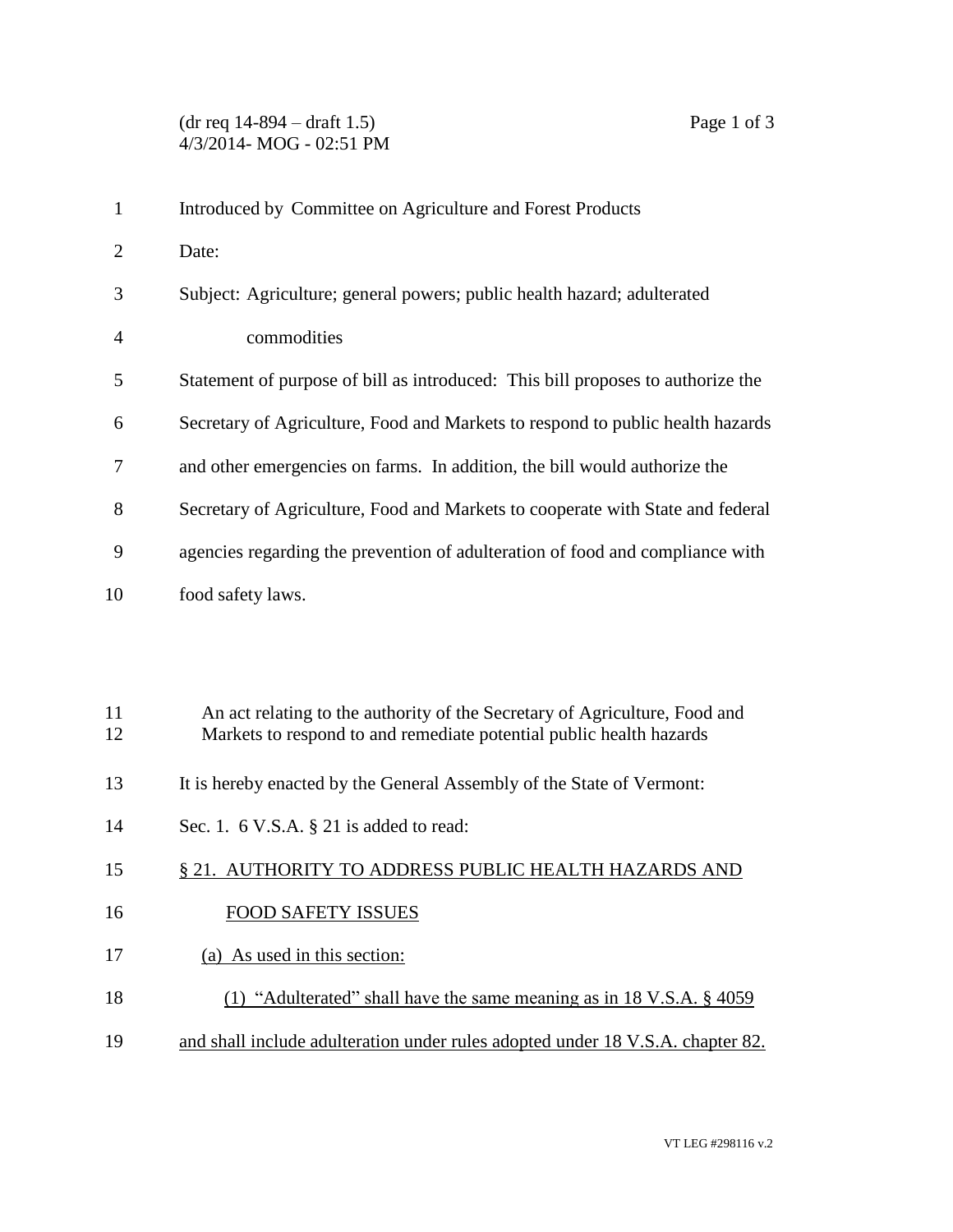## (dr req 14-894 – draft 1.5) Page 2 of 3 4/3/2014- MOG - 02:51 PM

| $\mathbf{1}$   | (2) "Emergency" means any natural disaster, weather-related incident,            |
|----------------|----------------------------------------------------------------------------------|
| $\overline{2}$ | health or disease-related incident, resource shortage, plant pest outbreak,      |
| 3              | accident, or fire that poses a threat or may pose a threat, as determined by the |
| $\overline{4}$ | Secretary, to health, safety, the environment, or property in Vermont.           |
| 5              | (3) "Farm" means a site or parcel on which farming is conducted.                 |
| 6              | (4) "Farming" shall have the same meaning as in 10 V.S.A. $\S$ 6001(22).         |
| 7              | (5) "Public health hazard" means the potential harm to the public health         |
| 8              | by virtue of any condition or any biological, chemical, or physical agent. In    |
| 9              | determining whether a health hazard is public or private, the Secretary shall    |
| 10             | consider at least the following factors:                                         |
| 11             | (A) the number of persons at risk;                                               |
| 12             | (B) the characteristics of the person or persons at risk;                        |
| 13             | (C) the characteristics of the condition or agent which is the source of         |
| 14             | potential harm;                                                                  |
| 15             | (D) the availability of private remedies;                                        |
| 16             | (E) the geographical area and characteristics thereof where the                  |
| 17             | condition or agent that is the source of the potential harm or the receptors     |
| 18             | exist; and                                                                       |
| 19             | (F) policy of the Agency of Agriculture, Food and Markets as                     |
| 20             | established by rule or procedure.                                                |